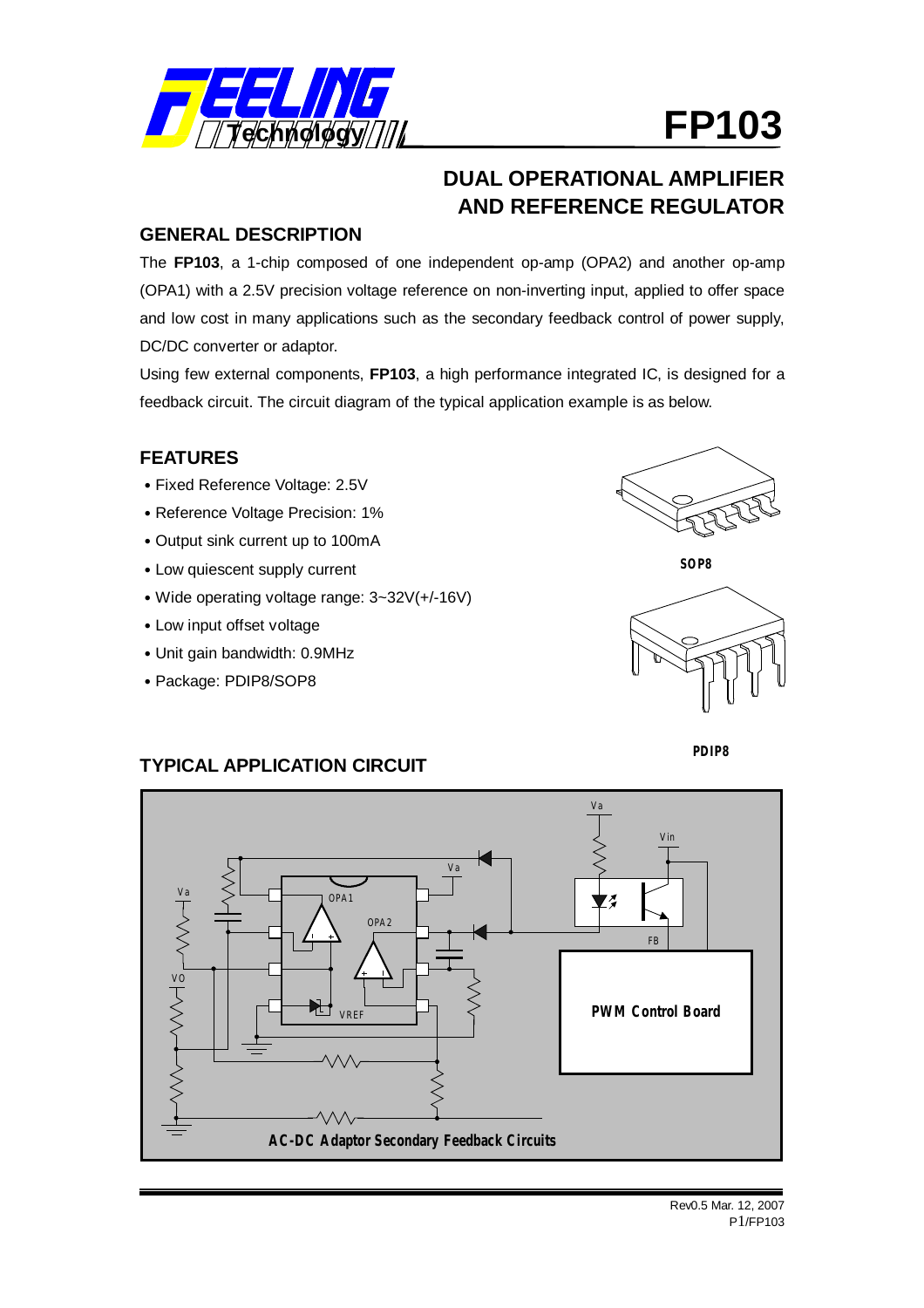

## **FUNCTIONAL BLOCK DIAGRAM**



**MARK VIEW PIN DESCRIPTION**



**NAME NO. STATUS DESCRIPTION**  VO1 1 O OPA1 Output VI1 2 | I OPA1 Inverting Input VNI1 3 | I OPA1 Non-inverting Input VEE 4 P IC Ground or Negative Supply Voltage VNI2 5 | I OPA2 Non-inverting Input VI2 6 | I OPA2 Inverting Input VO2 7 O OPA2 Output VCC 8 P Positive Supply Voltage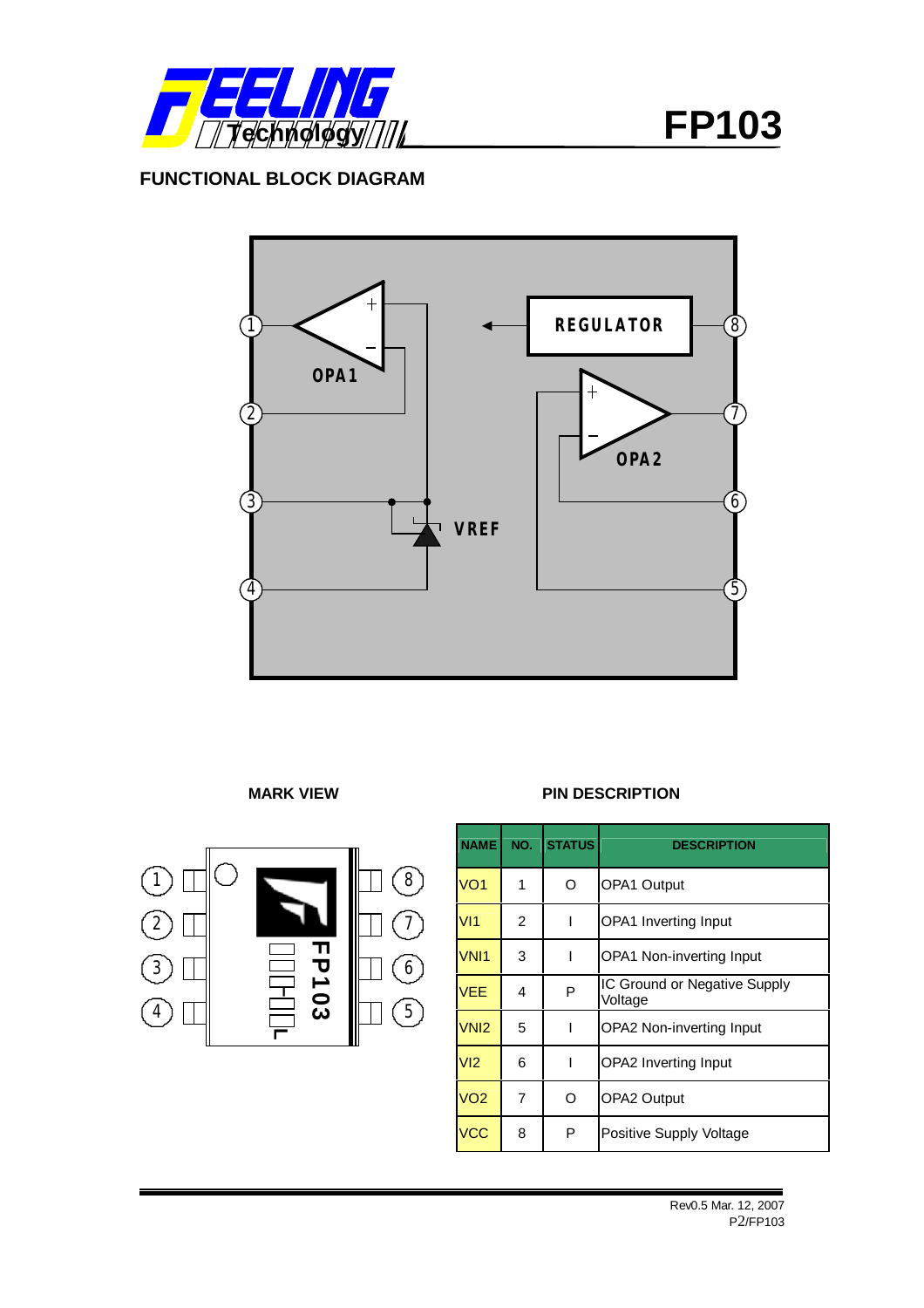

## **ORDER INFORMATION**

| <b>Part Number</b> | <b>Operating</b><br><b>Temperature</b>          | Package          | <b>Description</b> |  |
|--------------------|-------------------------------------------------|------------------|--------------------|--|
| <b>IFP103P-LF</b>  | $\sim 20^\circ \text{C} \sim 85^\circ \text{C}$ | PDIP8            | Tube               |  |
| FP103D-LF          | $\sim 20^\circ \text{C} \sim 85^\circ \text{C}$ | SOP <sub>8</sub> | Tube               |  |
| FP103DR-LF         | $-20^{\circ}$ C $\sim$ 85 $^{\circ}$ C          | SOP <sub>8</sub> | Tape & Reel        |  |

## **IC DATE CODE DISTINGUISH**



## **FOR EXAMPLE:**

| January  |     | A (Front Half Month), B (Last Half Month) |
|----------|-----|-------------------------------------------|
| February | C.D |                                           |
| March    | E.F | ------------And so on                     |

Lot Number is the last two numbers

## **For Example:**

**A3311C62**  $\rightarrow$  Lot Number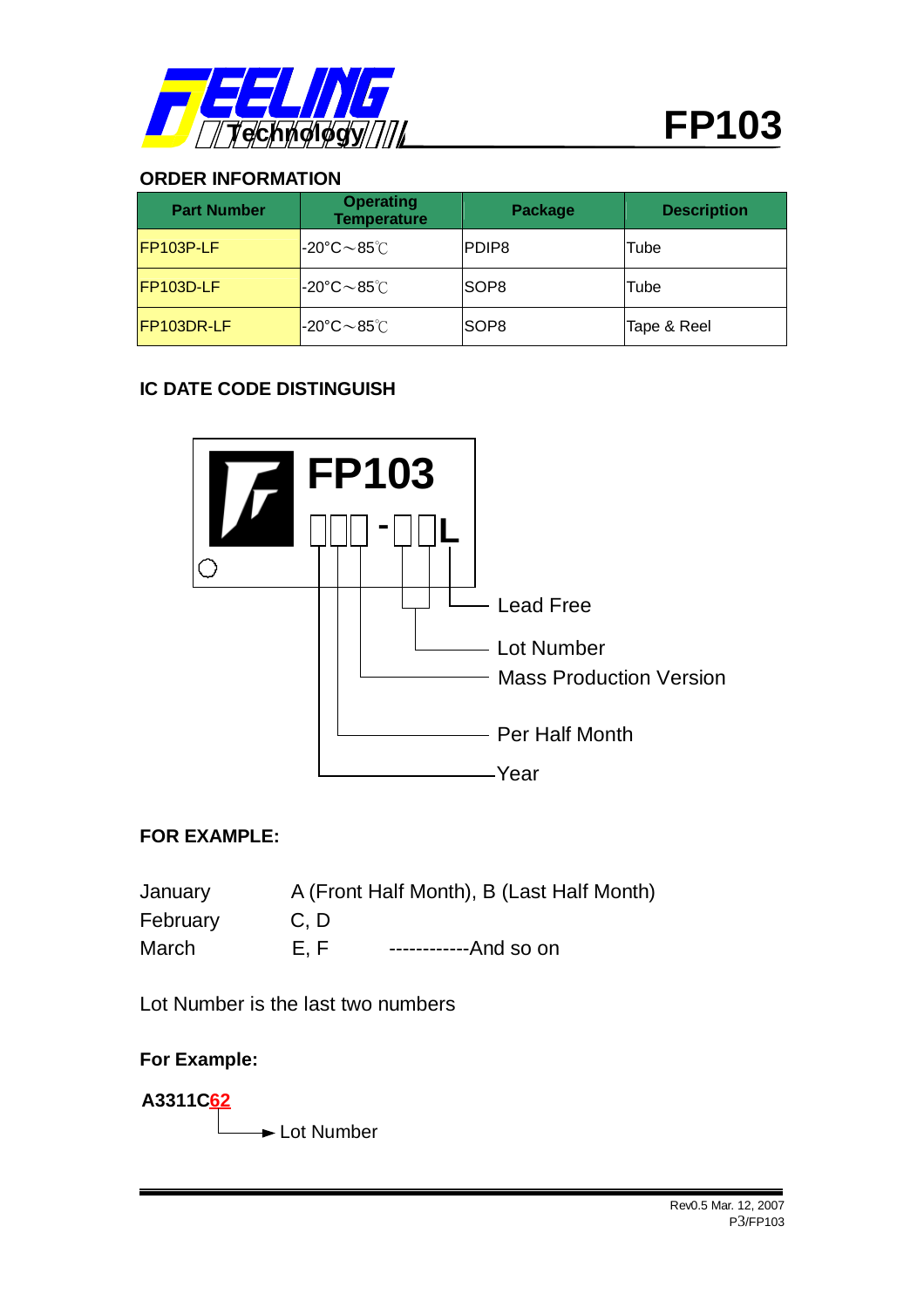

| <b>ABSOLUTE MAXIMUM RATINGS</b>                                                          |                      |
|------------------------------------------------------------------------------------------|----------------------|
|                                                                                          | $+36V$               |
|                                                                                          | $+36V$               |
|                                                                                          | $-0.3 - +36V$        |
|                                                                                          | $150^{\circ}$ C      |
| Thermal Resistance Junction to Ambient (SOP package) ---------------------------- 175℃/W |                      |
| (PDIP package) ------------------------------ 100℃/W                                     |                      |
| Power Dissipation (SOP8 package)                                                         |                      |
|                                                                                          | 650mW                |
|                                                                                          | 550mW                |
|                                                                                          |                      |
|                                                                                          |                      |
|                                                                                          |                      |
|                                                                                          | +260 $\degree$ C     |
|                                                                                          | +260 $\degree$ C     |
| $260^{\circ}$ / 10 sec<br>→ ←                                                            |                      |
| $260^{\circ}$ C                                                                          |                      |
| +0.23 $\degree$ C / sec<br>$210^{\circ}$ C -                                             | $-1.2^{\circ}$ / sec |
| $180^{\circ}$ C                                                                          |                      |
| +3.4 $\degree$ C / sec<br>$25^{\circ}$ C                                                 |                      |
|                                                                                          |                      |
|                                                                                          |                      |
| 60s<br>15s<br>190s                                                                       | 280s                 |
| <b>IR-REFLOW</b>                                                                         |                      |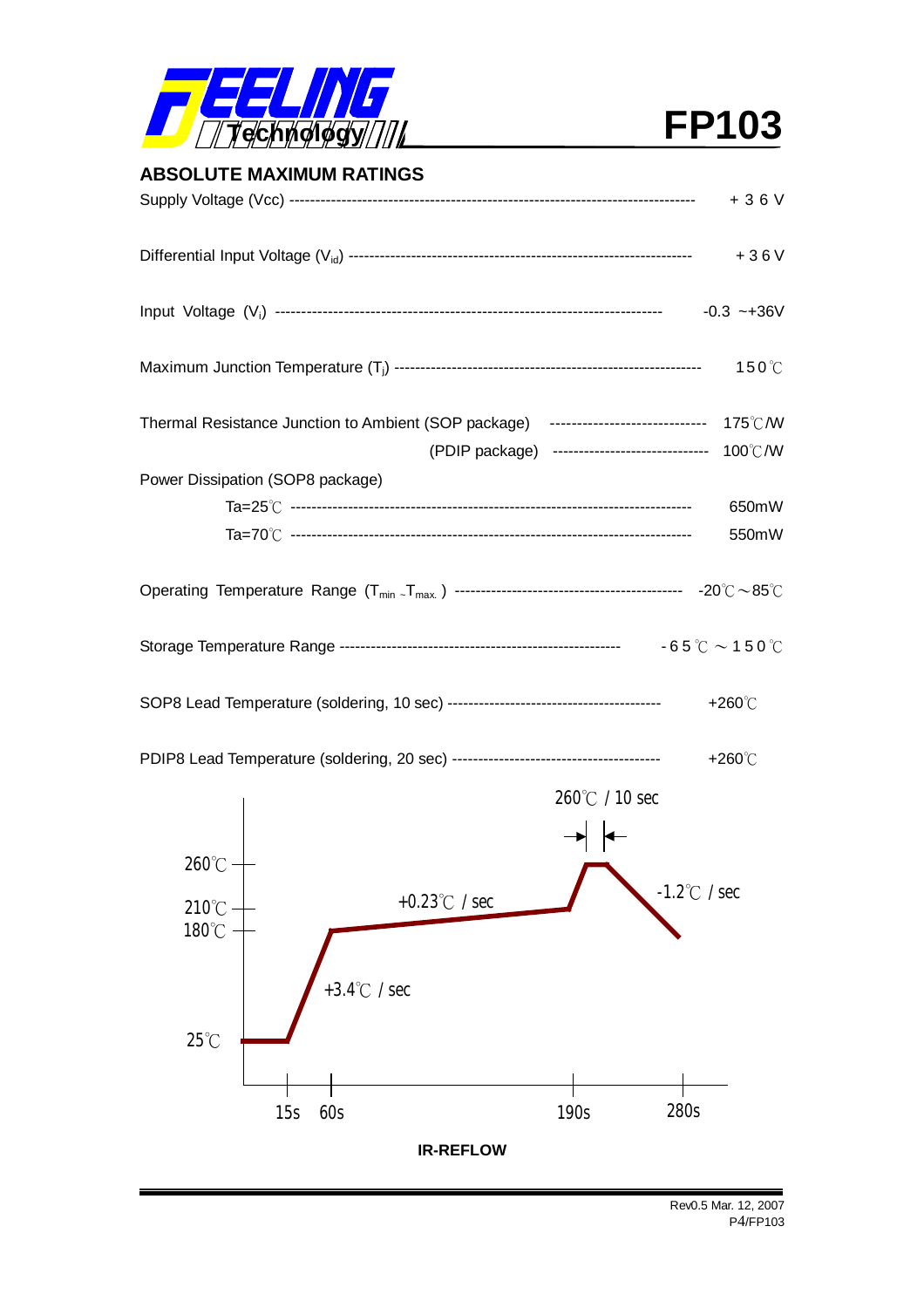

# **DC ELECTRICAL CHARACTERISTICS**

## **Operating Amplifier1**

| <b>PARAMETER</b>                              | <b>SYMBOL</b>     | <b>TEST CONDITIONS</b>                                                                                                              | <b>MIN</b> | <b>TYP</b>     | <b>MAX</b> | <b>UNIT</b> |
|-----------------------------------------------|-------------------|-------------------------------------------------------------------------------------------------------------------------------------|------------|----------------|------------|-------------|
| <b>Input Offset Voltage</b>                   | $V_{i0}$          | $FP103, T_{amb}=25^{\circ}$<br>$\mathsf{T}_{\mathsf{min}}{\leq}\mathsf{T}_{\mathsf{amb}}{\leq}\mathsf{T}_{\mathsf{max}}$            |            | 1              | 4<br>5     | mV          |
| <b>Input Offset Voltage Drift</b>             | $DV_{io}$         | $\mathsf{T}_{\mathsf{amb}}$ =25 $^\circ\mathbb{C}$                                                                                  |            | $\overline{7}$ |            | $\mu$ V/°C  |
| <b>Input Bias Current (negative</b><br>input) | $I_{ib}$          | $T_{\mathsf{amb}} = 25^{\circ}$<br>$\mathsf{T}_{\mathsf{min}}{\leq}\mathsf{T}_{\mathsf{amb}}{\leq}\mathsf{T}_{\mathsf{max}}$        |            | 20             |            | nA          |
| Large Signal Voltage Gain                     | $A_{vd}$          | $V_{\text{icm}} = 0V$<br>$V_{CC}$ =15V,R <sub>L</sub> =2K                                                                           |            | 100            |            | V/mV        |
| <b>Supply Voltage Rejection</b><br>Ratio      | <b>SVR</b>        | $V_{icm} = 0V$<br>$V_{CC}$ =5V to 30V                                                                                               | 65         | 100            |            | dB          |
| <b>Output Current Source</b>                  | Isource           | $V_{\text{CC}} = +15V$<br>$V_0 = 2V, V_{\text{id}} = +1V$                                                                           | 30         | 50             |            | mA          |
| <b>Short Circuit to Ground</b>                | $I_0$             | $Vec=+15V$                                                                                                                          |            | 50             | 70         | mA          |
| <b>Output Current Sink</b>                    | $I_{\text{sink}}$ | $V_{\text{id}} = -1V$<br>$V_{CC}$ =+15V, V <sub>0</sub> =2V                                                                         | 8          | 10             |            | mA          |
| <b>High Level Output Voltage</b>              | $V_{OH}$          | $V_{CC}$ <sup>+</sup> =30V<br>$T_{\mathsf{amb}} = 25^{\circ}$ C, RL=10K<br>$T_{\text{min}}{\leq}T_{\text{amb}}{\leq}T_{\text{max}}$ | 27<br>27   | 28             |            | $\vee$      |
| Low Level Output Voltage                      | $V_{OL}$          | $R_L = 10K$<br>$\mathsf{T}_{\mathsf{min}}{\leq}\mathsf{T}_{\mathsf{amb}}{\leq}\mathsf{T}_{\mathsf{max}}$                            |            | 3              | 20<br>20   | mV          |
| <b>Slew Rate at Unity Gain</b>                | <b>SR</b>         | Vi=0.5 to 2V, $Vcc=15V$<br>$R_L = 2K$ , $C_L = 100pF$<br>Unity Gain                                                                 | 0.2        | 0.4            |            | $V/\mu S$   |
| <b>Gain Bandwidth Product</b>                 | <b>GBP</b>        | $V_{CC}$ =30V, R <sub>L</sub> =2K<br>$C_L = 100pF$ , f = 100kHz,<br>$V_{in}$ =10 mV                                                 | 0.5        | 0.9            |            | <b>MHz</b>  |
| <b>Total Harmonic Distortion</b>              | <b>THD</b>        | $f=1$ kHz, $A_V=20$ dB<br>$R_L = 2K$ , $V_{CC} = 30V$<br>$C_L = 100pF$ , $V_O = 2V_{PP}$                                            |            | 0.02           |            | %           |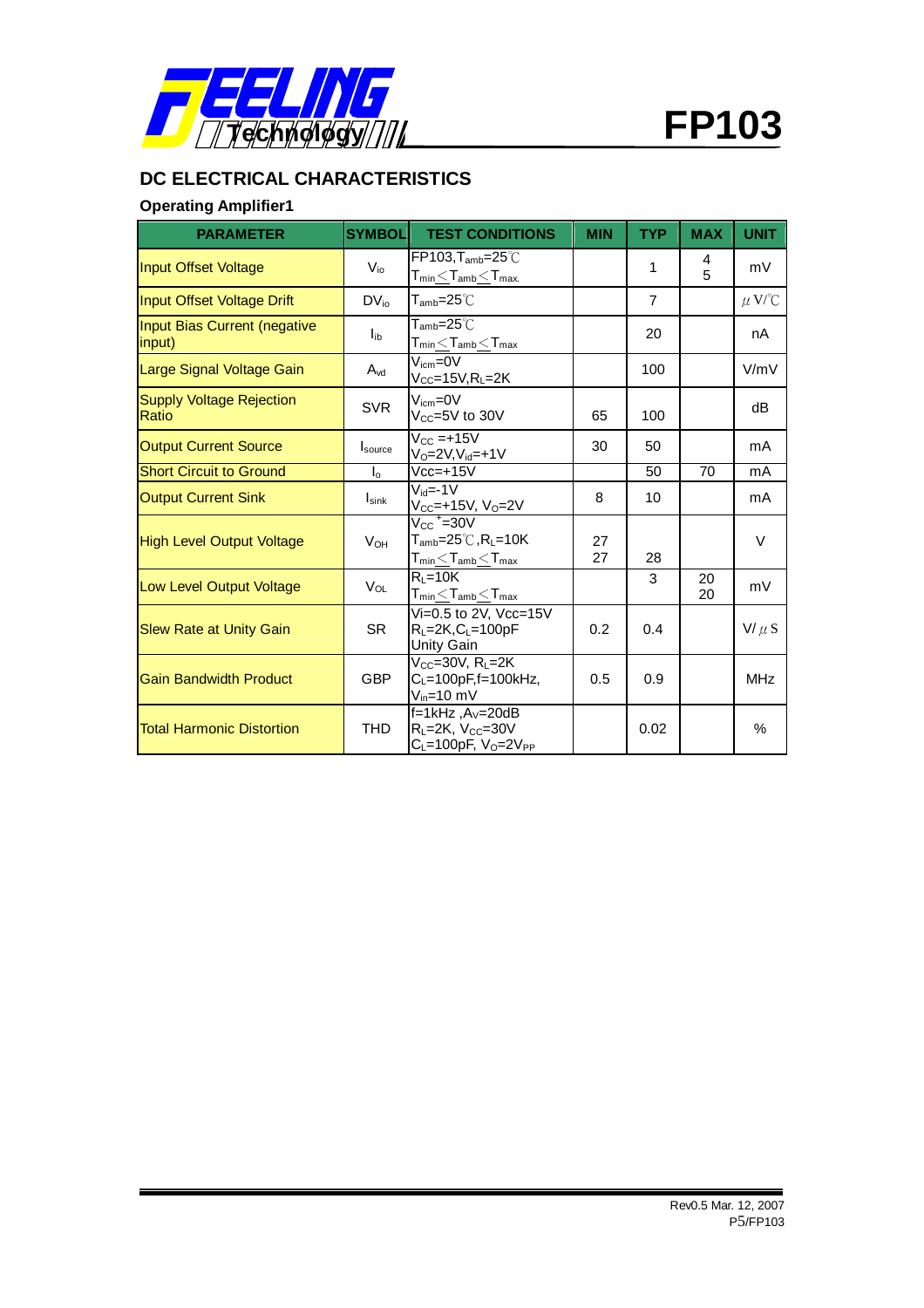

# **DC ELECTRICAL CHARACTERISTICS (Cont.)**

# **Operating Amplifier2**

| <b>PARAMETER</b>                          | <b>SYMBOL</b>           | <b>TEST CONDITIONS</b>                                                                                                                                               | <b>MIN</b> | <b>TYP</b>    | <b>MAX</b>                 | <b>UNIT</b> |
|-------------------------------------------|-------------------------|----------------------------------------------------------------------------------------------------------------------------------------------------------------------|------------|---------------|----------------------------|-------------|
| <b>Input Offset Voltage</b>               | $V_{i0}$                | $FP103, T_{amb} = 25^{\circ}$<br>$\mathsf{T}_{\mathsf{min}}\!<\!\mathsf{T}_{\mathsf{amb}}\!<\!\mathsf{T}_{\mathsf{max}}$                                             |            | 1             | 4<br>5                     | mV          |
| Input Offset Voltage Drift                | $DV_{io}$               | ${\mathsf T}_{\mathsf{amb}}\!\!=\!\!25^\circ\!\mathbb{C}$                                                                                                            |            | 7             |                            | $\mu$ V/°C  |
| <b>Input Offset Current</b>               | $I_{io}$                | $T_{\sf amb} = 25^{\circ}$ C<br>$T_{min}$ $<$ $T_{amb}$ $<$ $T_{max}$                                                                                                |            | $\mathcal{P}$ | 30<br>50                   | nA          |
| <b>Input Bias Current</b>                 | $I_{ib}$                | $T_{\mathsf{amb}} = 25^{\circ}$<br>$\mathsf{T}_{\mathsf{min}}{\leq}\mathsf{T}_{\mathsf{amb}}{\leq}\mathsf{T}_{\mathsf{max}}$                                         |            | 20            | 150<br>200                 | nA          |
| Large Signal Voltage Gain                 | $A_{vd}$                | $V_{CC}$ =15 $V, R_L$ =2K,<br>$V_0 = 1.4V$ to 11.4V<br>$\mathsf{T}_{\mathsf{min}}\underline{\leq}\mathsf{T}_{\mathsf{amb}}\underline{\leq}\mathsf{T}_{\mathsf{max}}$ | 50<br>25   | 100           |                            | V/mV        |
| <b>Supply Voltage Rejection</b><br>Ratio  | <b>SVR</b>              | Vcc=5V to 30V                                                                                                                                                        | 65         | 100           |                            | dB          |
| <b>Input Common Mode Voltage</b><br>Range | V <sub>icm</sub>        | $V_{CC} = +30V$<br>$T_{min}$ $<$ $T_{amb}$ $<$ $T_{max}$                                                                                                             | 0<br>0     |               | $(Vcc+)-1.5$<br>$(Vcc+)-2$ | $\vee$      |
| <b>Common Mode Rejection</b><br>Ratio     | <b>CMRR</b>             | $\mathsf{T}_{\mathsf{amb}}\!\!=\!\!25^\circ\!\mathbb{C}$<br>$\mathsf{T}_{\mathsf{min}}{\leq}\mathsf{T}_{\mathsf{amb}}{\leq}\mathsf{T}_{\mathsf{max}}$                | 70<br>60   | 85            |                            | dB          |
| <b>Output Current Source</b>              | Isource                 | $V_{CC}$ =+15 $V$ ,<br>$V_O = 2V, V_{id} = +1V$                                                                                                                      | 30         | 50            |                            | mA          |
| <b>Short Circuit to Ground</b>            | $\mathsf{I}_\mathsf{0}$ | $Vcc=+15V,$                                                                                                                                                          |            | 50            | 70                         | mA          |
| <b>Output Current Sink</b>                | $I_{\text{sink}}$       | $V_{\text{id}} = -1V$<br>$V_{CC}$ =+15V, $V_{O}$ =2V                                                                                                                 | 7          | 10            |                            | mA          |
| <b>High Level Output Voltage</b>          | V <sub>OH</sub>         | $V_{CC}$ +=30 $V$<br>$T_{\mathsf{amb}} = 25^{\circ}$ C, R <sub>L</sub> =10K<br>${\sf T}_{\sf min}$ $\leq$ ${\sf T}_{\sf amb}$ $\leq$ ${\sf T}_{\sf max}$             | 27<br>27   | 28            |                            | V           |
| Low Level Output Voltage                  | $V_{OL}$                | $R1=10K$<br>$T_{min}$ $\leq$ $T_{amb}$ $\leq$ $T_{max}$                                                                                                              |            | 3             | 20<br>20                   | mV          |
| <b>Slew Rate at Unity Gain</b>            | <b>SR</b>               | $Vi=0.5$ to 3V, Vcc=15V<br>$R_L = 2K$ , $C_L = 100pF$ ,<br>Unity Gain                                                                                                | 0.2        | 0.4           |                            | $V/\mu S$   |
| <b>Gain Bandwidth Product</b>             | <b>GBP</b>              | $V_{CC} = 30V$ , $R_L = 2K$<br>$C_L = 100pF, f = 100kHz,$<br>$V_{in} = 10mV$                                                                                         | 0.5        | 0.9           |                            | <b>MHz</b>  |
| <b>Total Harmonic Distortion</b>          | <b>THD</b>              | $f=1$ kHz, $A_V=20$ dB<br>$R_L = 2K$ , $V_{CC} = 30V$<br>$C_L = 100pF$ , $V_O = 2V_{PP}$                                                                             |            | 0.02          |                            | %           |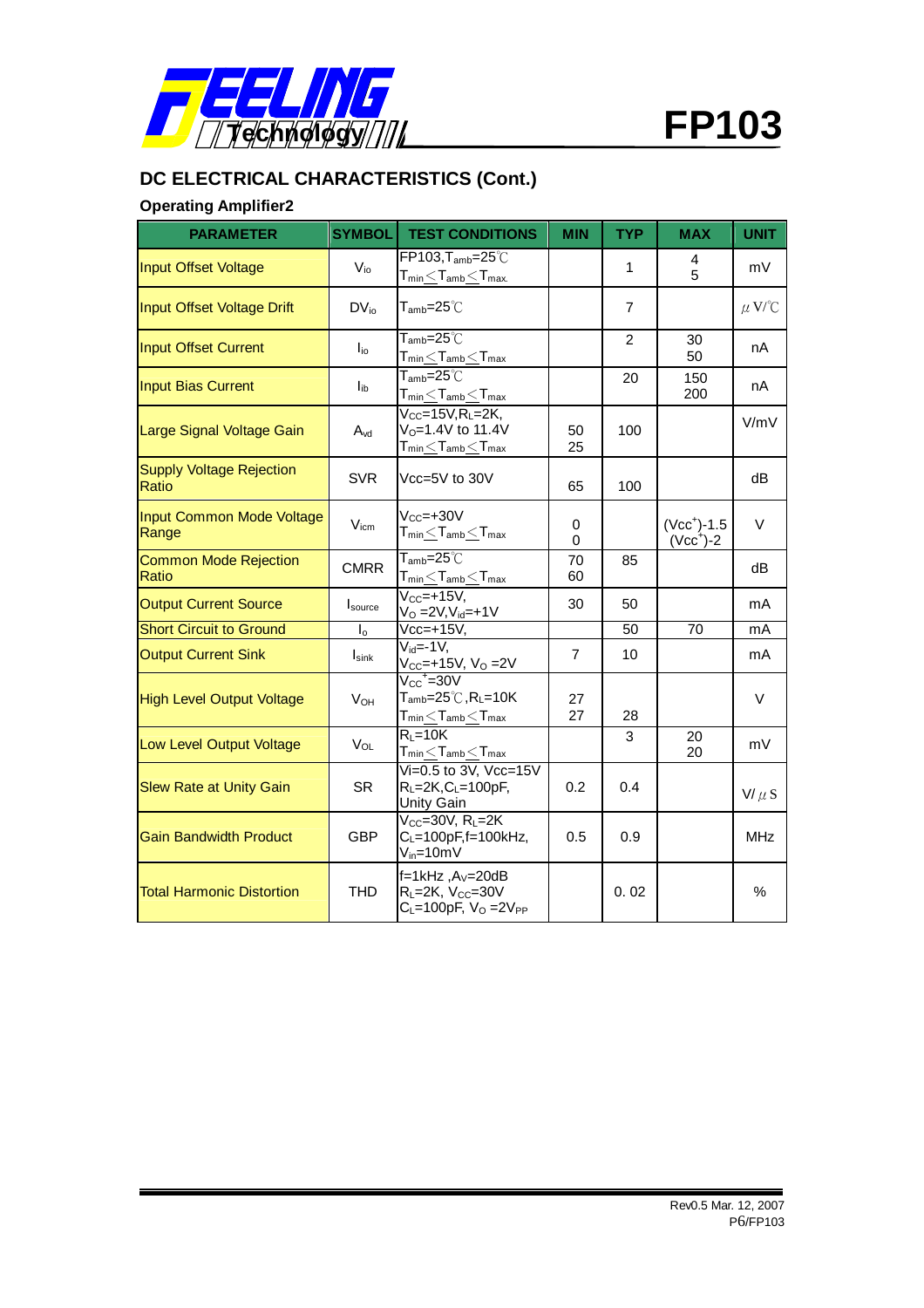

# **DC ELECTRICAL CHARACTERISTICS (Cont.)**

## **Voltage Reference**

| <b>PARAMETER</b>       | <b>SYMBOL</b> | VALUE    |    |
|------------------------|---------------|----------|----|
| <b>Cathode Current</b> | Ιk            | 1 to 100 | mA |

| <b>PARAMETER</b>                                                             | <b>SYMBOL</b>        | <b>TEST CONDITIONS</b>                                                           | <b>MIN</b>     | TYP | MAX            | <b>UNIT</b> |
|------------------------------------------------------------------------------|----------------------|----------------------------------------------------------------------------------|----------------|-----|----------------|-------------|
| <b>Reference Input Voltage</b>                                               | $V_{ref}$            | FP103, T <sub>amb</sub> =25°C<br>$T_{min}$ $<$ $T_{amb}$ $<$ $T_{max}$           | 2.475<br>2.450 | 2.5 | 2.525<br>2.550 | $\vee$      |
| <b>Reference Input Voltage</b><br><b>Deviation Over Temperature</b><br>Range | $\Delta \rm V_{ref}$ | $V_{KA} = V_{ref}$ ; $I_{K} = 10$ m A<br>$T_{min}$ $<$ $T_{amb}$ $<$ $T_{max}$ . |                |     | 30             | mV          |
| Minimum Cathode Current for<br><b>Regulation</b>                             | Imin                 | $V_{KA}=V_{ref}$                                                                 |                | 0.2 |                | mA          |
| Dynamic Impedance (note 1)                                                   | $Z_{KA}$             | $V_{KA}=V_{ref.} \Delta I_{K}=1$ to 100 mA,<br>f<1KHz, note1                     |                | 0.2 | 0.5            | Ω           |

1. The dynamic impedance is defined as  $Z_{kA} = \triangle V_{KA} / \triangle I_K$ 

#### **Total Supply Current**

| <b>PARAMETER</b>                                                                     | <b>SYMBOLI</b> | <b>TEST CONDITIONS</b>                                                                                                                     | <b>MIN</b> | TYP | <b>MAX</b> |    |
|--------------------------------------------------------------------------------------|----------------|--------------------------------------------------------------------------------------------------------------------------------------------|------------|-----|------------|----|
| <b>Total Supply Current, excluding</b><br><b>Current in the Voltage</b><br>Reference | Icc.           | Vcc+=5V,no load<br>$T_{min}$ $<$ $T_{amb}$ $<$ $T_{max}$<br>Vcc+=30V,no load<br>$T_{\text{min}}$ $<$ $T_{\text{amb}}$ $<$ $T_{\text{max}}$ |            | 0.7 | 1.2        | mA |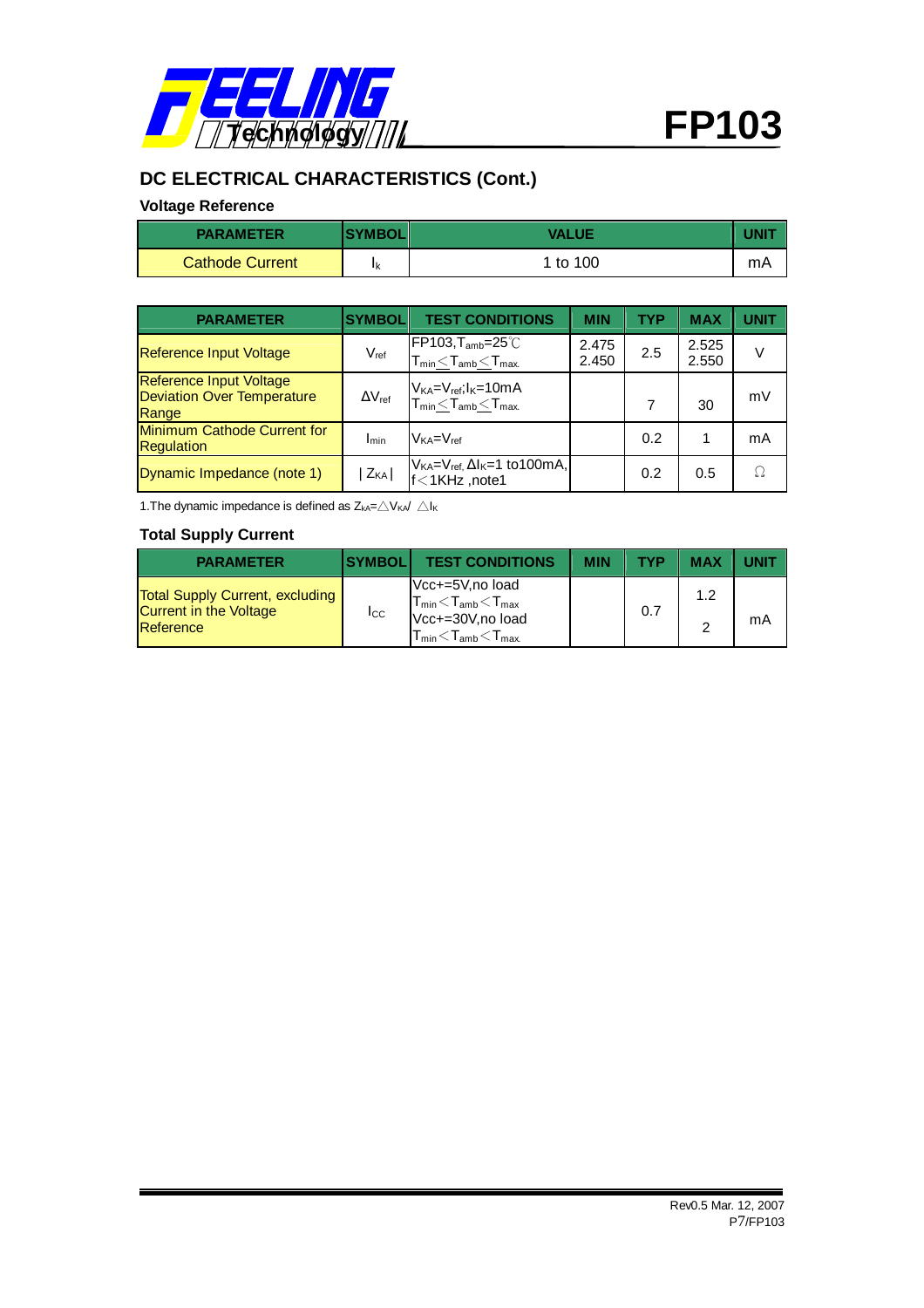





**0 5 10 20 25 30**

**15**

**Vcc+ - Power Supply Voltage - V**

**-10**

**0 5**

**10**

**-5**



**REFERENCE CURRENT**



![](_page_7_Figure_5.jpeg)

 $\frac{1}{2}$ 

**Iout - Output Current - ZA**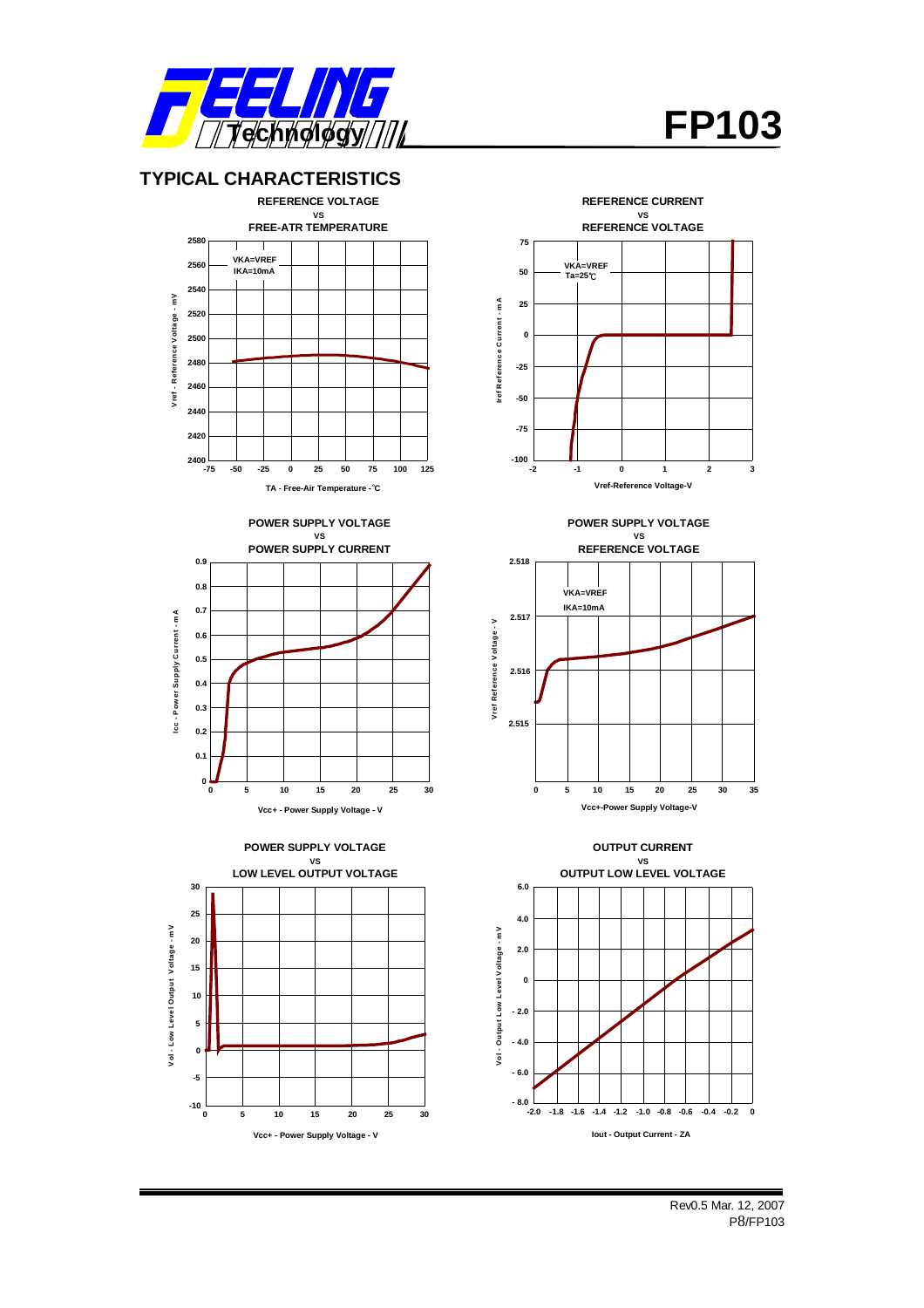![](_page_8_Picture_0.jpeg)

## **TYPICAL CHARACTERISTICS (Cont.)**

![](_page_8_Figure_3.jpeg)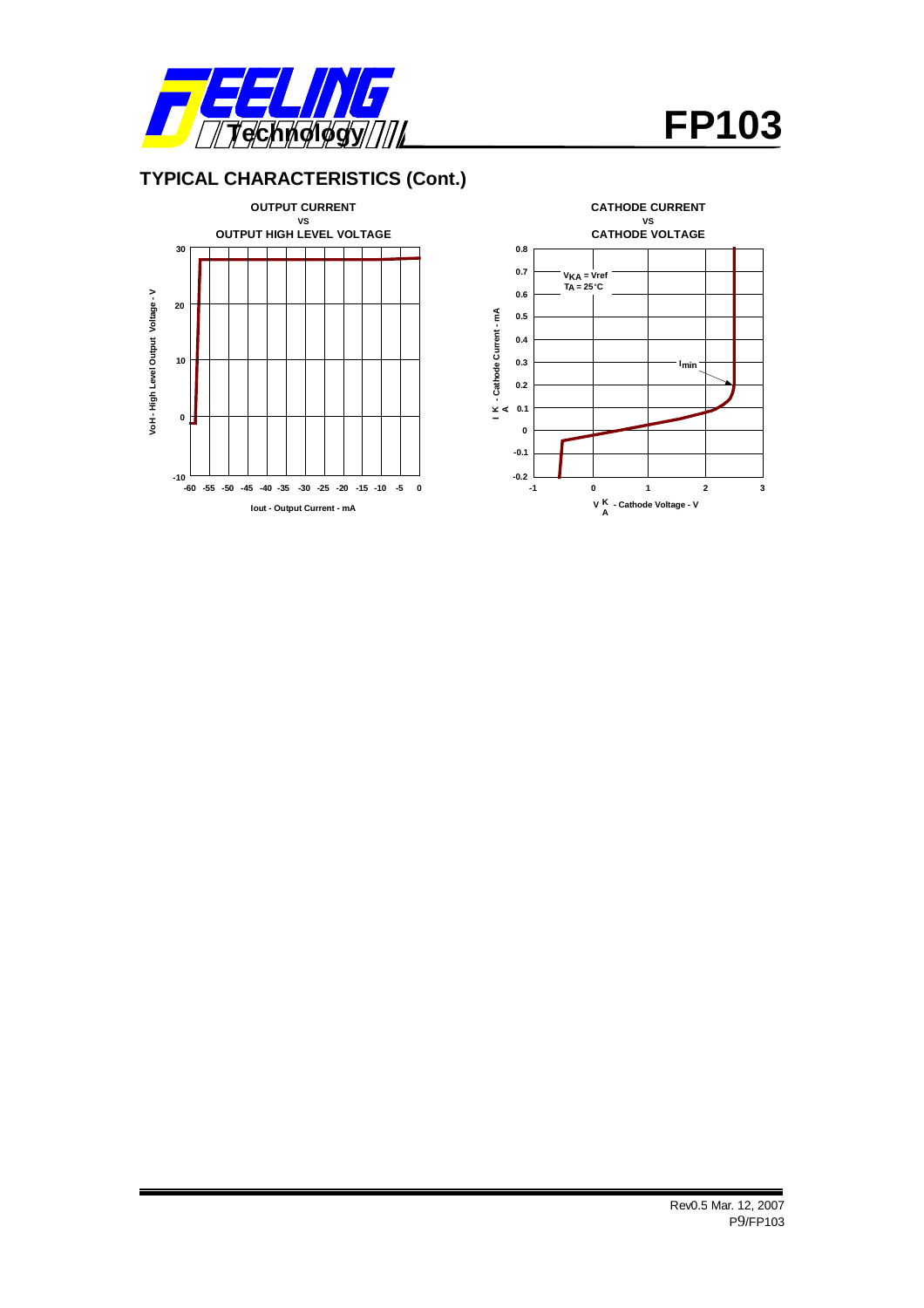![](_page_9_Picture_0.jpeg)

**PACKAGE OUTLINE SOP 8** 

![](_page_9_Figure_3.jpeg)

| <b>SYMBOLS</b> | <b>MIN</b> | <b>MAX</b> |
|----------------|------------|------------|
| "              | 0.053      | 0.069      |
| A1             | 0.004      | 0.010      |
|                | 0.189      | 0.196      |
|                | 0.150      | 0.157      |
|                | 0.228      | 0.244      |
|                | 0.016      | 0.050      |
|                |            |            |

UNIT:INCH

NOTE:

1. JEDEC OUTLINE:MS-012 AA

- 2. DIMENSIONS "D" DOES NOT INCLUDE MOLD FLASH,PROTRUSIONS OR GATE BURRS.MOLD FLASH,PROTRUSIONS AND GATE BURRS SHALL NOT EXCEED .15mm (.0.06in) PER SIDE
- 3. DIMENSIONS "E" DOES NOT INCLUDE INTER-LEAD FLASH,OR PROTRUSIONS. INTER-LEAD FLASH AND PROTRUSIONS SHALL NOT EXCEED .25mm (.0.10in) PER SIDE.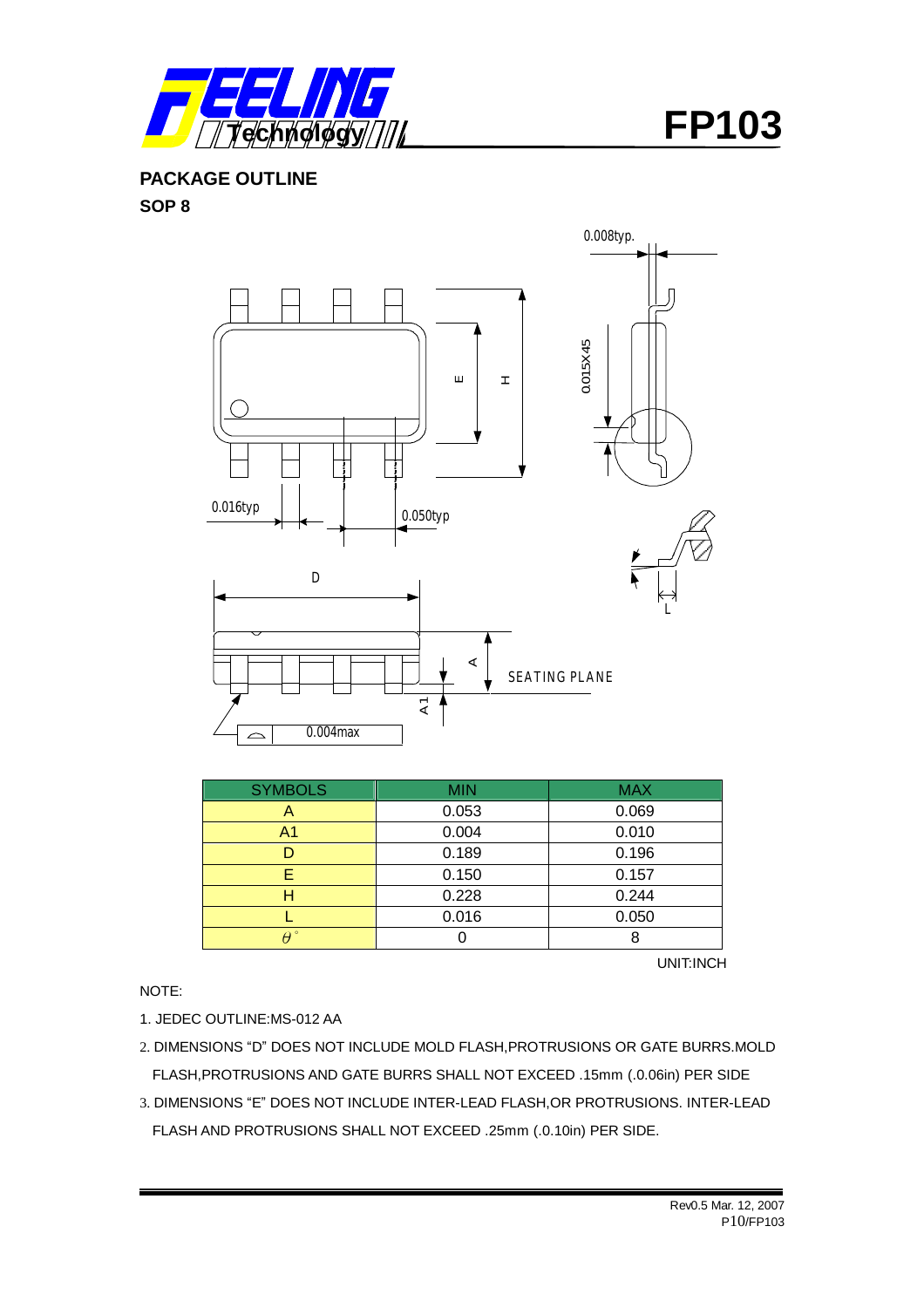![](_page_10_Picture_0.jpeg)

**PDIP 8** 

![](_page_10_Figure_3.jpeg)

| <b>SYMBOLS</b>    | <b>MIN</b>     | <b>NOR</b>               | <b>MAX</b> |  |  |
|-------------------|----------------|--------------------------|------------|--|--|
| A                 |                | $\overline{\phantom{0}}$ | 0.210      |  |  |
| A1                | 0.015          |                          |            |  |  |
| A2                | 0.125<br>0.130 |                          | 0.135      |  |  |
|                   | 0.355          | 0.365                    |            |  |  |
|                   | 0.300BSC       |                          |            |  |  |
| E1                | 0.245          | 0.250                    | 0.255      |  |  |
|                   | 0.115          | 0.130                    | 0.150      |  |  |
| $e_{\theta}$      | 0.335          | 0.355                    | 0.375      |  |  |
| $\Theta$ $^\circ$ |                |                          | 15         |  |  |

0.100typ.

0.060typ.

UNIT:INCH

Note:

4. JEDEC OUTLINE:MS-001 BA

- 5. "D""E1"DIMENSIONS DO NOT INCLUDE MOLD FLASH OR PROTRUSIONS SHALL NOT EXCEED .010 INCH
- 6. eB IS MEASURED AT THE LEAD TIPS WITH THE LEADS UNCONSTRAINED POINTED OR ROUNDED LEAD TIPS ARE PREFERRED TO EASE INSERTIDN
- 7. DISTANCE BETWEEN LEADSINCLUDING DAM BAR PROTRUSIONS TO BE .005 INCH MININUM
- 8. DATUM PLANE H CONINCIDENT WITH THE BOTTOM OF LEAD, WHERE LEAD EXITS BODY.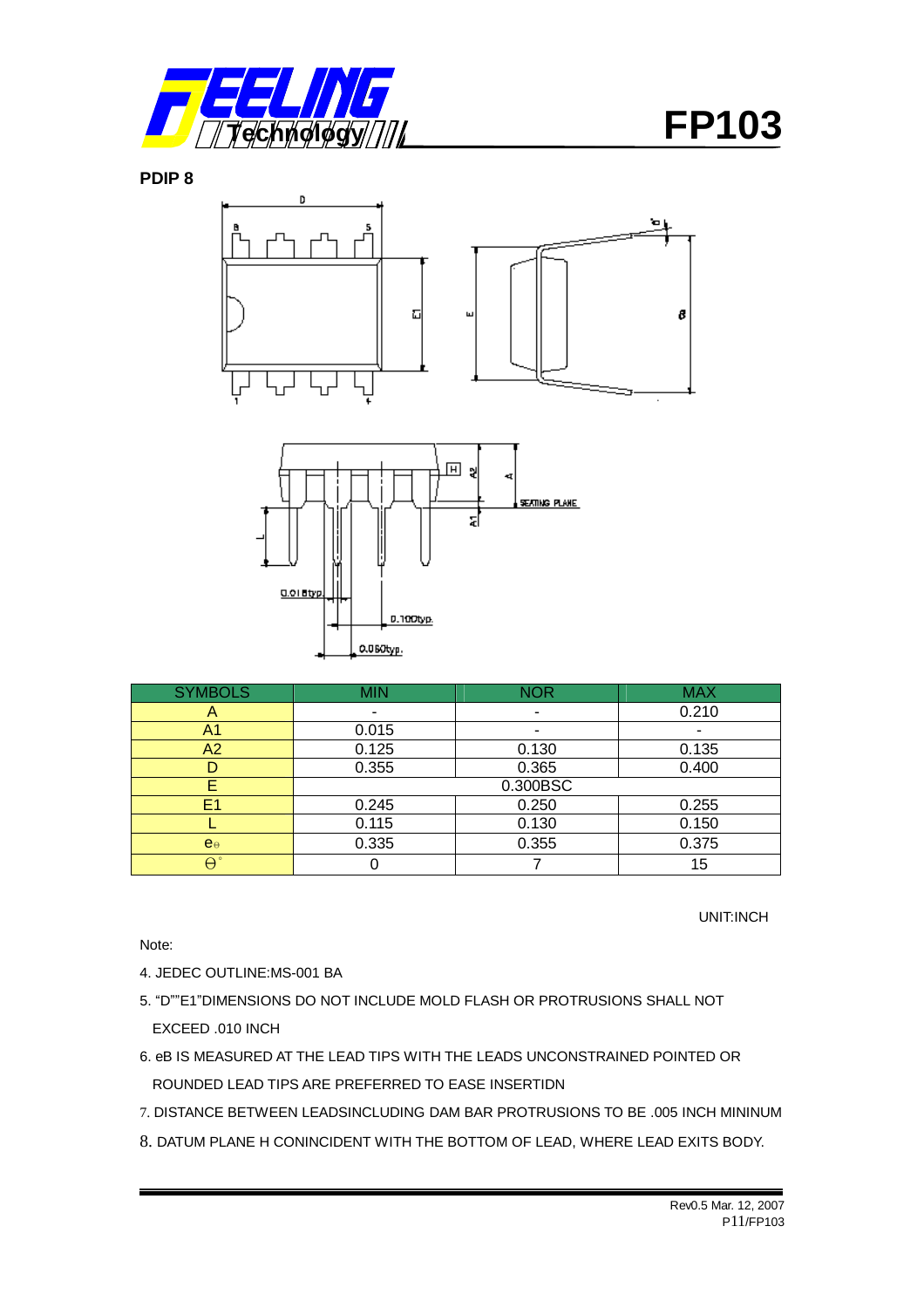![](_page_11_Picture_0.jpeg)

**PACKING SPECIFICATIONS BOX DIMENSION** 

![](_page_11_Picture_3.jpeg)

![](_page_11_Figure_4.jpeg)

![](_page_11_Figure_5.jpeg)

## **PACKING QUANTITY SPECIFICATIONS**

| 100 EA/TUBE             | 2500 EA / REEL          |
|-------------------------|-------------------------|
| 100 TUBES / INSIDE BOX  | 4 INSIDE BOXES / CARTON |
| 4 INSIDE BOXES / CARTON |                         |

### **LABEL SPECIFICATIONS**

TAPPING & REEL CARTON

Feeling Technology Corp. Product FP103 Lot No A3311C62 D/C  $Q'$ ty  $\circledcirc \sim \circledcirc$ **無鉛 Lead Free** 4Xx-XXL

![](_page_11_Figure_13.jpeg)